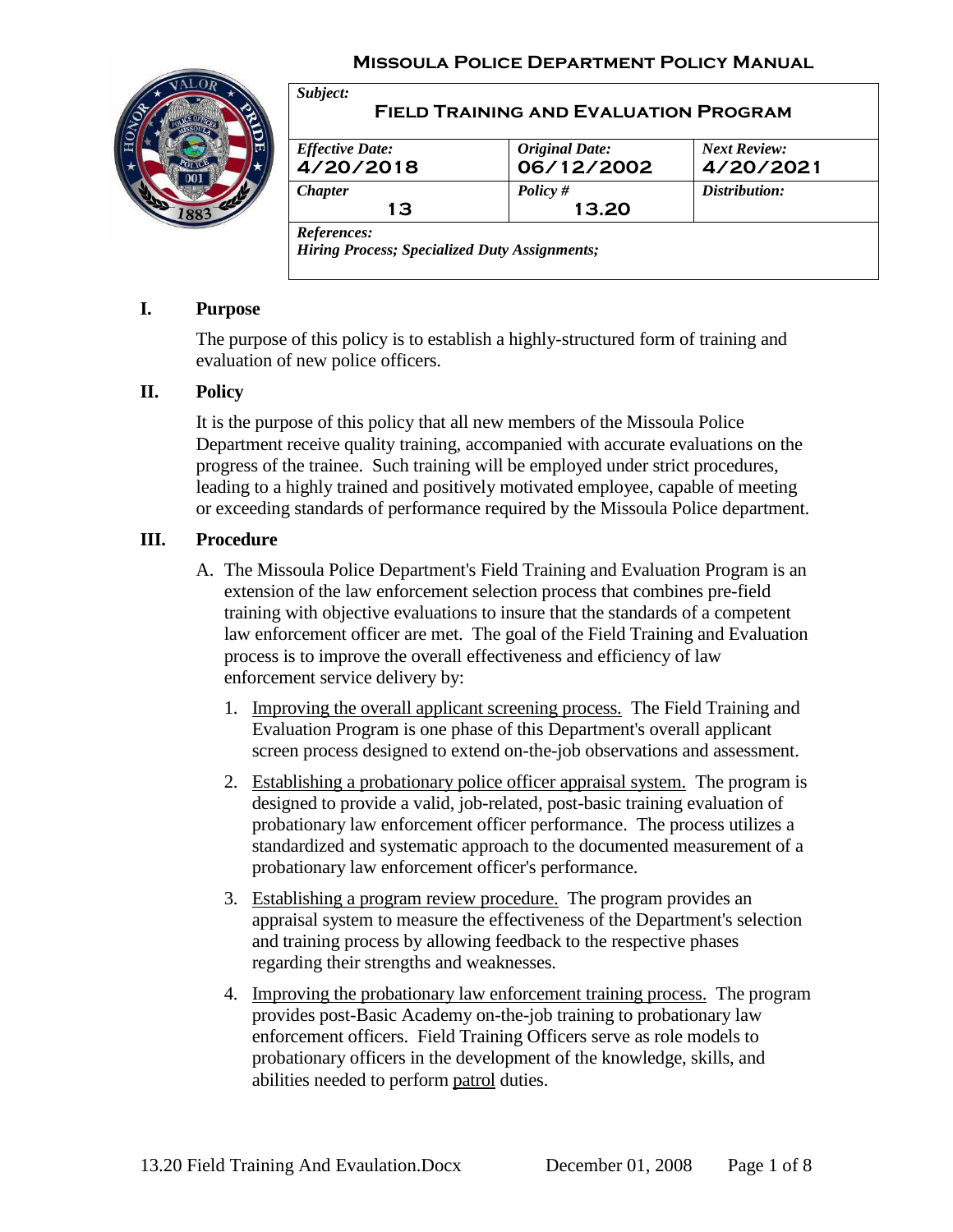5. Establishing career opportunities within the Department. The Field Training and Evaluation Program is a career path within the Missoula Police Department. It provides incentive for the demonstration of proficiency in the knowledge, skills and abilities needed to perform patrol functions. While performing the duties of Field Training Officer (FTO), the officer gains experience and knowledge that increases leadership and evaluation skills and enhances career opportunities.

## **IV. Organization**

- A. Field Training Unit Commander
	- 1. The Field Training Unit Commander shall be the Captain of the Uniform Patrol Division, unless otherwise designated by the Chief of Police.
	- 2. The Field Training Unit Commander shall be responsible for the general control and evaluation of the Field Training and Evaluation Program, and shall assume the staff monitoring of all probationary patrol officers for the duration of their probationary period.
	- 3. The Field Training Unit Commander shall coordinate when appropriate the preparation of a statement of probationary officer development to date and submit it to the Chief of Police with a recommendation to confirm, extend field training and evaluation, or dismiss the probationary officer. All other Field Training Unit personnel and Uniform Patrol supervisors will be offered the opportunity to provide input for this evaluation.
	- 4. The Field Training Commander shall seek advice and input from the Field Training Board and utilize the Board in coordination of scheduling and specialized training.
- B. Field Training Unit Coordinator
	- 1. The Field Training Unit Coordinator shall be a supervisory-level employee, preferably a lieutenant, designated by the Chief of Police.
	- 2. The Field Training Unit Coordinator shall be responsible for assisting the Field Training Unit Commander with the general administration and evaluation of the Field Training and Evaluation Program and the staff monitoring of all probationary officers for the duration of their probationary period.
		- a) The coordinator shall monitor and evaluate the overall development of probationary officers during the probationary period for purposes of ascertaining any deficiencies and resolving them through training and retraining.
		- b) The coordinator shall, in concert with the Field Training Unit Commander, be responsible for planning, directing and evaluating pre-determined field training assignments and any changes in such assignments or variations in the length of assignments.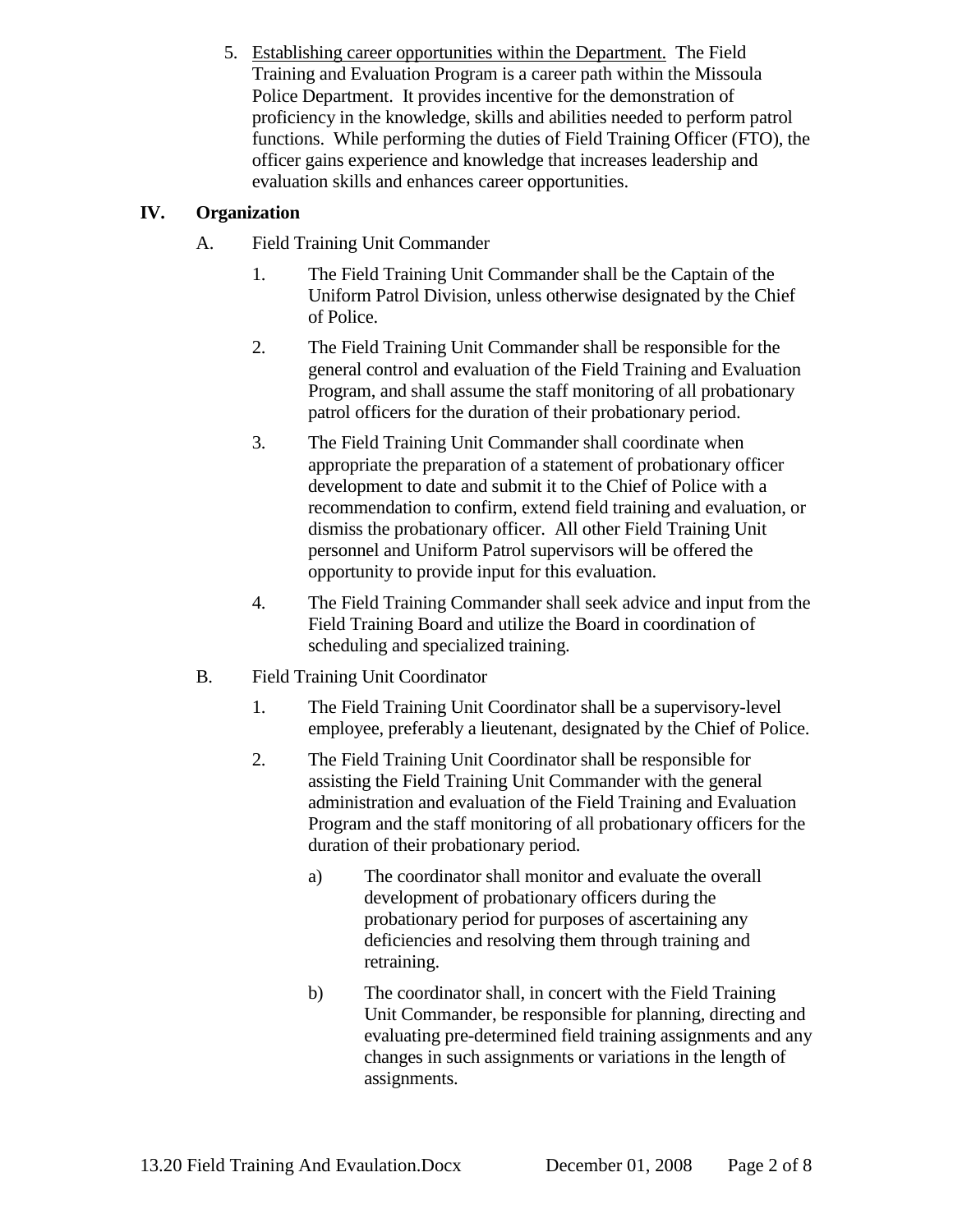- c) The coordinator shall work closely with shift supervisors of probationary officers during and after completion of the Field Training and Evaluation Program assignments to determine and correct any training deficiencies, and may recommend a recycling of a probationary officer for retraining.
- d) The coordinator shall periodically provide information relating to a probationary officer's progress to the officer's supervisor or staff officers.
- e) The coordinator shall conduct a comprehensive evaluation of each probationary officer and shall during the last month of the probationary period, when it is appropriate to do so, prepare a statement of the probationary officer's development and submit it to the Field Training Unit commander with a recommendation to confirm, extend field training and evaluation, or dismiss the officer. All other department supervisors and field training personnel will be offered the opportunity to provide input to assist in this final probationary period evaluation.
- C) Field Training Supervisor (Sergeant)
	- 1. The Field Training Sergeant has the responsibility of the training and evaluation of probationary personnel assigned to the patrol division during the Field Training and Evaluation Process. The Field Training Sergeant shall keep the other shift supervisors and command personnel informed of the progress of the probationary officer(s) assigned to his/her supervision.
	- 2. The Field Training Sergeant must insure that the training and evaluation processes are completed. Various sources of information should be utilized to achieve these goals, including, but not limited to, daily observation reports, oral communications with FTOs and Unit personnel, tests, and personal observations of probationary officer's performance to summarize weekly progress.
	- 3. The Field Training Sergeant is also responsible for the review of the probationary officer's Instruction Guide ( Task List) to determine if it is up to date and properly filled out. If it is not filled out, the Sergeant should determine the reason so, giving attention to the possible need for remedial training.
	- 4. Reports written by the probationary officer also serve to identify deficiencies, in performance, knowledge, or training. The field Training Sergeant is responsible for the periodic review of these reports as is the FTO.
	- 5. The Field Training Sergeant will oversee regular meetings of the FTOs. These meeting must occur before trainees move between phases. The Field Training Sergeant must ensure that the FTOs discuss the strengths and weaknesses of each trainee in order to direct training.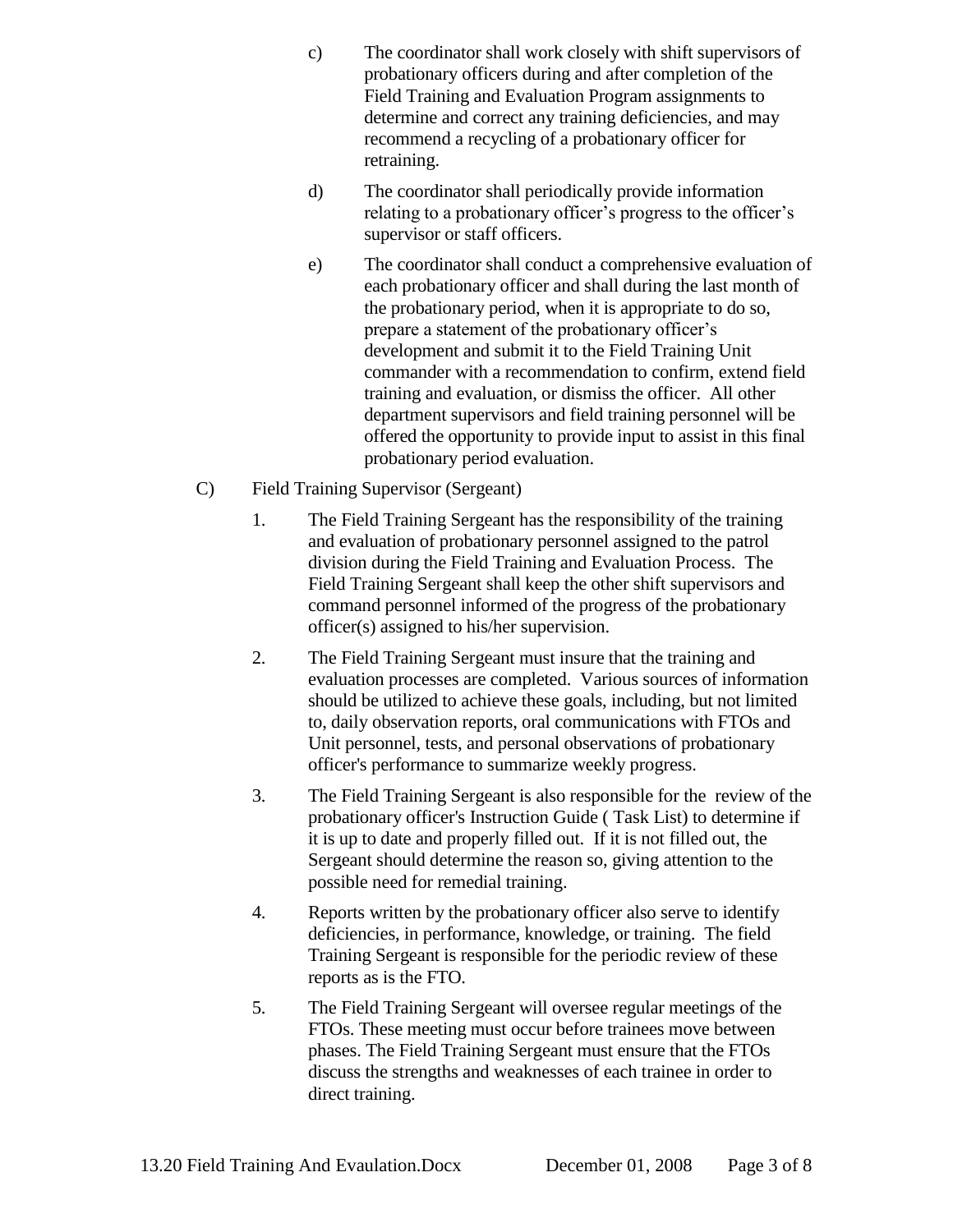- 6. The Field Training Sergeant must monitor the overall training of probationary officer(s) assigned to his/her supervision to insure program standards are being met.
- D) Field Training Officer
	- 1. Candidates for Field Training Officer (FTO) will be selected by an approved process, and their names shall be submitted for consideration and interview to the Field Training Board. The Board will submit a recommendation to the Field Training Unit Commander concerning the candidate and the final appointment will be made by the Field Training Commander. Qualifications shall include a minimum of two year's work experience in Uniform Patrol, overall work performance, and personal interest in training
	- 2. The FTO shall be responsible for the training and evaluation of the probationary officer(s) when assigned to him/her, as directed by the Field Training Sergeant.
	- 3. The FTO is the essential means by which the goals of the Program are achieved, specifically, the production of a law enforcement officer capable for working in a solo assignment in a safe, skillful, productive and professional manner.
	- 4. The FTO has two primary roles to fulfill, that of a police officer assuming full patrol responsibility, and that of a trainer and evaluator of probationary officers.
	- 5. The FTO may be released from field training and evaluation duties as follows:
		- a) At the direction of the Chief of Police, or his designee;
		- b) At the request of the individual he is training, and;
		- c) By transfer to a division other than Uniform Patrol.

## **V. Assignment of Probationary Officers**

- A. Probationary officers shall be assigned to the Uniform Patrol Division, unless otherwise ordered by the Chief of Police.
- B. Upon completion of P.O.S.T. Basic training, each probationary officer assigned to the Uniform Patrol Division shall be placed in a Field Training and Evaluation assignment under the supervision of the Field Training Sergeant and a Field Training Officer (FTO).
	- 1. The field training assignment shall be predetermined in the field training curriculum, and will be varied only when a probationary officer needs remedial training.
	- 2. The Field Training Unit Commander, with the approval of the Chief of Police, may continue the field training assignment for a probationary officer beyond the predetermined time should the need for further training and evaluation become apparent.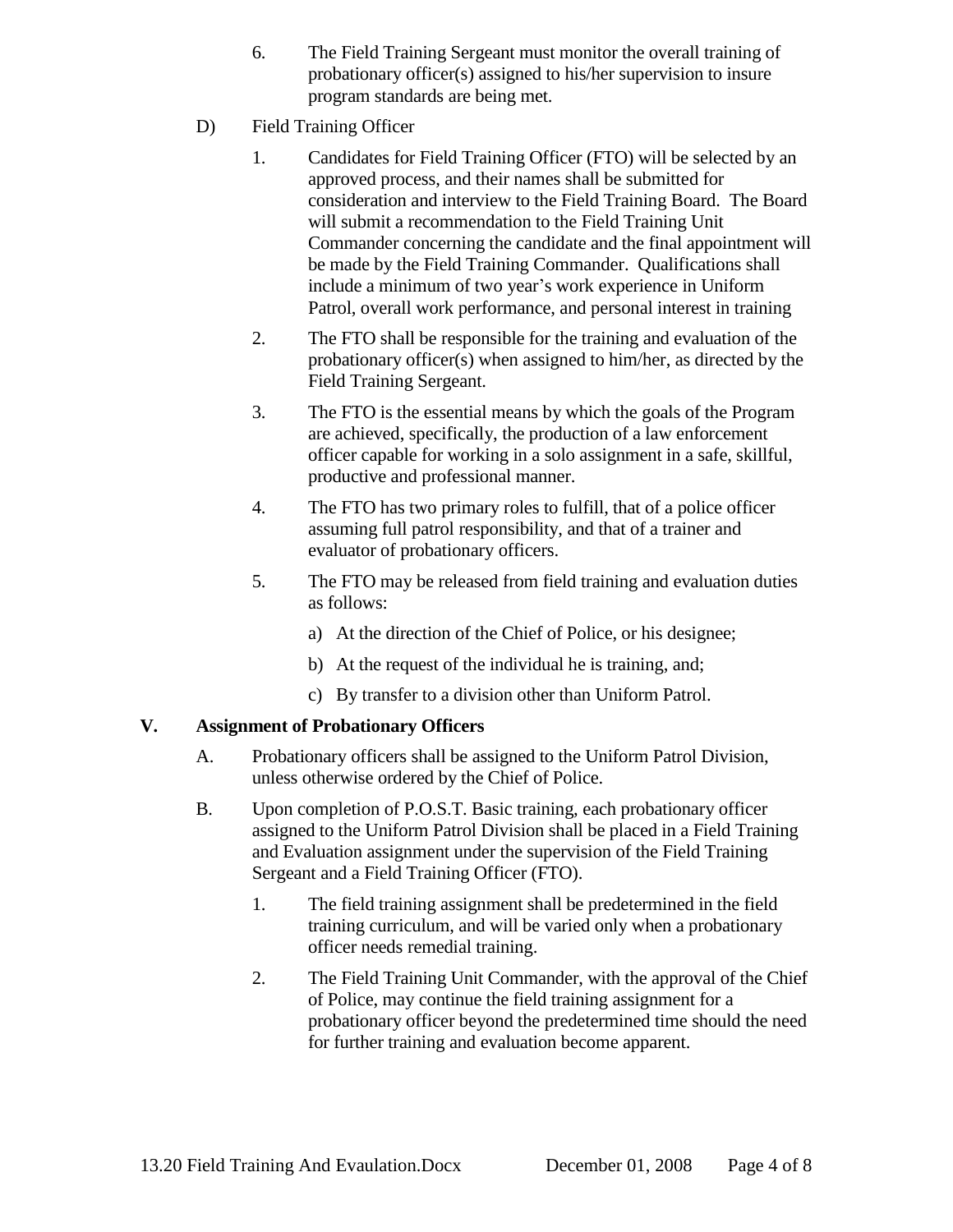- 3. Probationary officers assigned to organizational units other than the Uniform Patrol Division need not be assigned to Field Training Officers.
- 4. The Field Training and Evaluation Program shall be divided into four (4) steps or phases for not less than 56 working days (560 hours). This is based on a 10-hour workday.
	- a. Phase One Sixteen (16) working days duration.
		- 1) For the first four (4) working days, the probationary officer rides as an observer. No evaluations (Daily Observation Reports) are required. This portion of Phase One is for training purposes only and is commonly referred to as "Limbo."
		- 2) A minimum of twelve (12) working days for structured training and evaluation. (More than twelve (12) working days may occur depending on working schedules.)
	- b. Phase Two Sixteen (16) working days duration.
		- 1) Begins with assignment to a different FTO and preferably a different shift.
		- 2) Phase Two is for training and evaluation.
	- c. Phase Three Sixteen (16) working days duration.
		- 1) Begins with assignment to a different FTO and preferably a different shift.
		- 2) Phase Three is for training and evaluation.
	- d. Phase Four Eight (8) working days duration.
		- 1) Begins with assignment to a different FTO and preferably a different shift.
		- 2) Phase Four is an evaluation period only. During Phase Four, the FTO will work in plain clothes and the probationary officer in uniform.
		- 3) Formal Field Training is completed at the end of Phase Four.
- C. Balance of Probationary Period
	- 1. Solo performance by the probationary officer. (Solo performance is when the probationary officer is considered as an individual officer for manpower staffing levels, regardless of whether working in a single car or a two-man car.)
	- 2. Shift supervisors will complete a probationary officer monthly evaluation, which will be turned in to the Field Training Unit Commander (Captain of Patrol).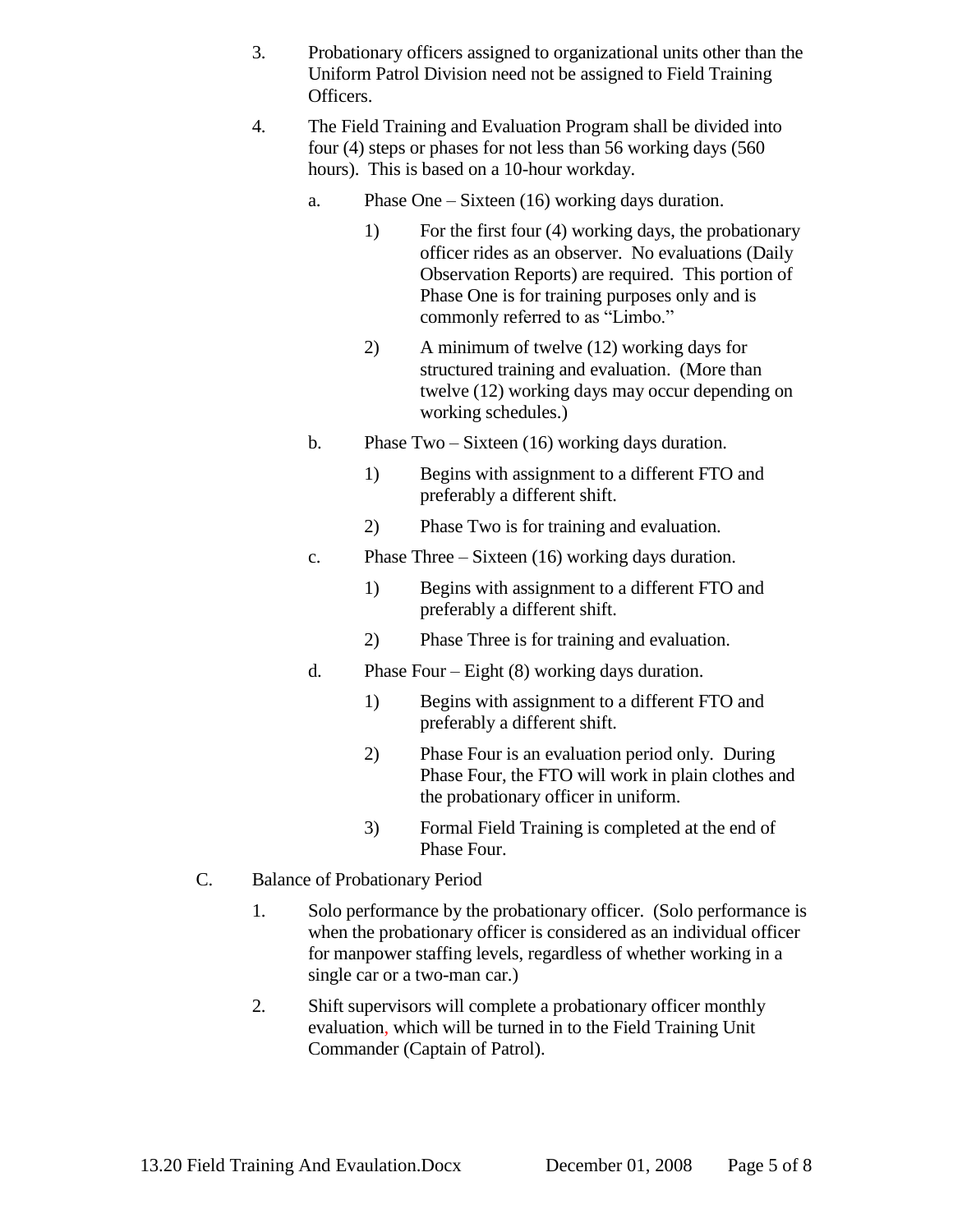### **VI. Extension of Training**

A. The Field Training and Evaluation period may be extended for the probationary officer upon recommendation of the Field Training Board, or at the discretion of the Chief of Police.

## **VII. Training/Working Days**

A. Probationary officers are credited for a training/working day only if assigned with a Field Training Officer or Field Training Sergeant and a formal evaluation is completed (Daily Observation Report). This period shall consist of fifty-six (56) working days (560 hours). This is based on a 10-hour workday.

## **VIII. Evaluation Process**

- A. Daily Observation Report
	- 1. Completed by the FTO for each workday. The first week of Phase 1 will only include a narrative, with no scoring for least/most satisfactory category.
- B. Bi-weekly Evaluation Report
	- 1. This is a summary report for the previous two (2) weeks performance. This is prepared by the FTO for the current Phase for the review of the Field Training Sergeant.
- C. End of Phase Evaluation Report
	- 1. This is a summary of the entire phase during which a trainee received training from an FTO. This report will be completed by the FTO and reviewed by the Field Training Sergeant prior to the trainee moving between phases.
- D. Report Evaluation
	- 1. Completed by the FTO and reviewed with the probationary officer periodically, as deemed necessary by the FTO.
- E. Evaluation of the FTO
	- 1. Completed by the probationary officer at the completion of each phase of the Field Training and Evaluation Program. FTOs will receive the evaluations when the trainee has completed the entire program.

# F. Examinations

1. Examinations covering various training topics or scenarios will be conducted at the end of each week of training, or more frequently at the discretion of the FTO or Field Training Sergeant. A score of 70% will be required as a passing grade for all examinations.

Should a trainee receive a score less than 70%, the trainee will be retested on his/her next work week and the score will be noted in the DOR for that day.

G. Monthly Evaluation Report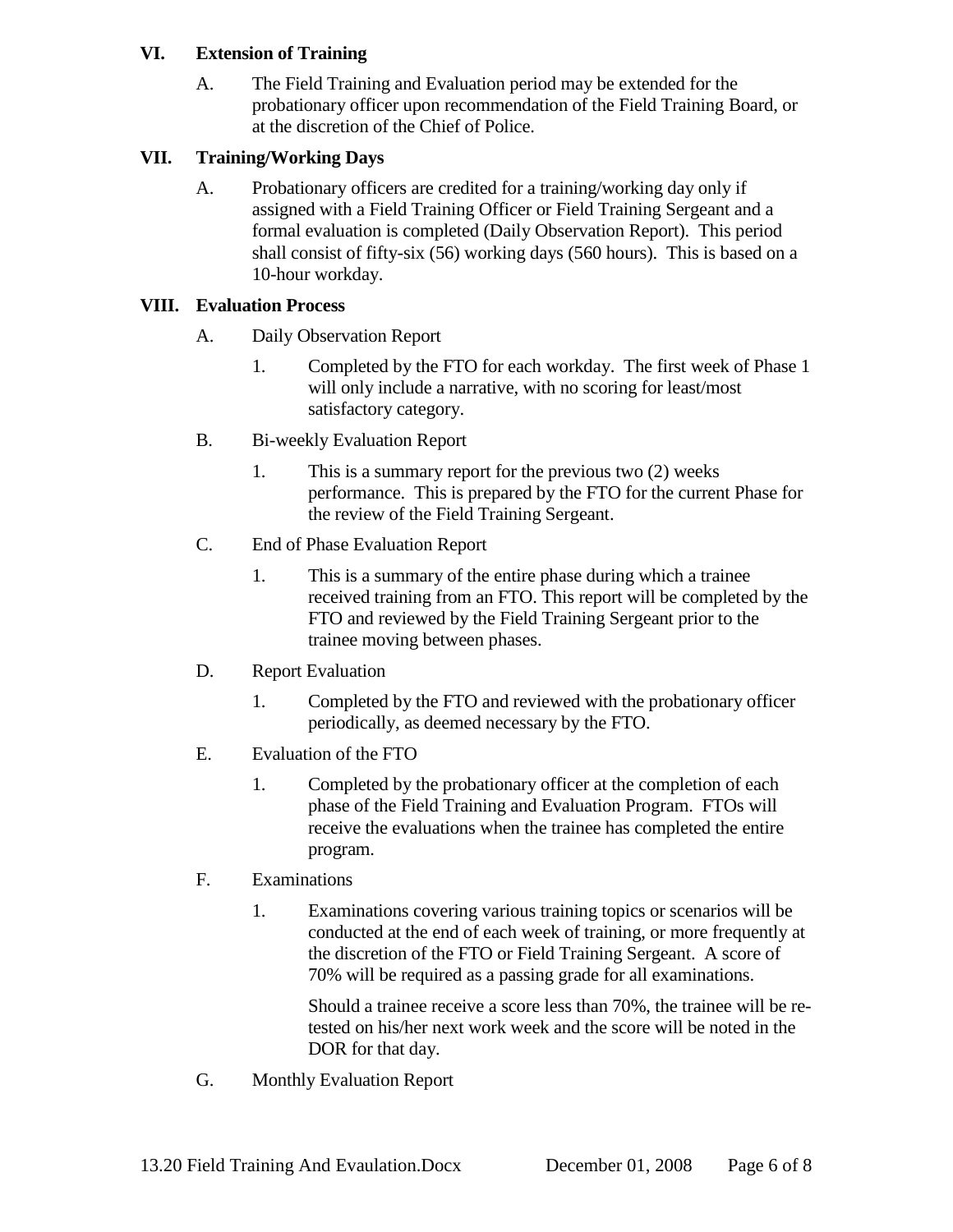- 1. Completed by the shift supervisor.
	- a. At the completion of Phase Four, the Field Training Unit Coordinator will ensure that monthly evaluations are continued until the balance of the probationary period is completed.
	- b. The Monthly Evaluation Reports will be reviewed by the Field Training Unit Commander (Captain of Patrol).

## **IX. Field Training Board**

- A. The Field Training Board shall consist of:
	- 1. Field Training Commander
	- 2. Field Training Coordinator
	- 3. Field Training Sergeant
	- 4. At least one current FTO
- B. Field Training Board Action
	- 1. Required to recommend an extension of the Field Training period.
	- 2. Interview and development of Field Training Officer candidates.

## **X. Recruit Termination Process**

- A. At any time during the Field Training and Evaluation Program that a probationary officer is performing at an unsatisfactory level, a recommendation for termination may be initiated.
- B. Memoranda and recommendations for termination are sent to the Field Training Commander.
	- 1. The Field Training Commander shall gather all memoranda and recommendations and ensure that all supporting data is attached.
	- 2. If the Field Training Commander concurs with the recommendation for termination, the Field Training Unit Commander will prepare a detailed report and send it via the chain of command to the Chief of Police
- C. The Chief of Police, or his designee, will make the administrative decision reference the requested dismissal.
	- 1. If the Chief of Police concurs with the recommendation for termination, the probationary officer will be relieved of duty and scheduled for a pre-termination hearing within seventy-two (72) hours of such notification.
	- 2. The Chief of Police shall preside over the pre-termination hearing at which time the Field Training Commander shall present the reasons for the termination recommendation. The probationary officer shall be afforded an opportunity to respond to the allegations of unacceptable performance.
	- 3. The Chief of Police shall make the final decision reference dismissal.